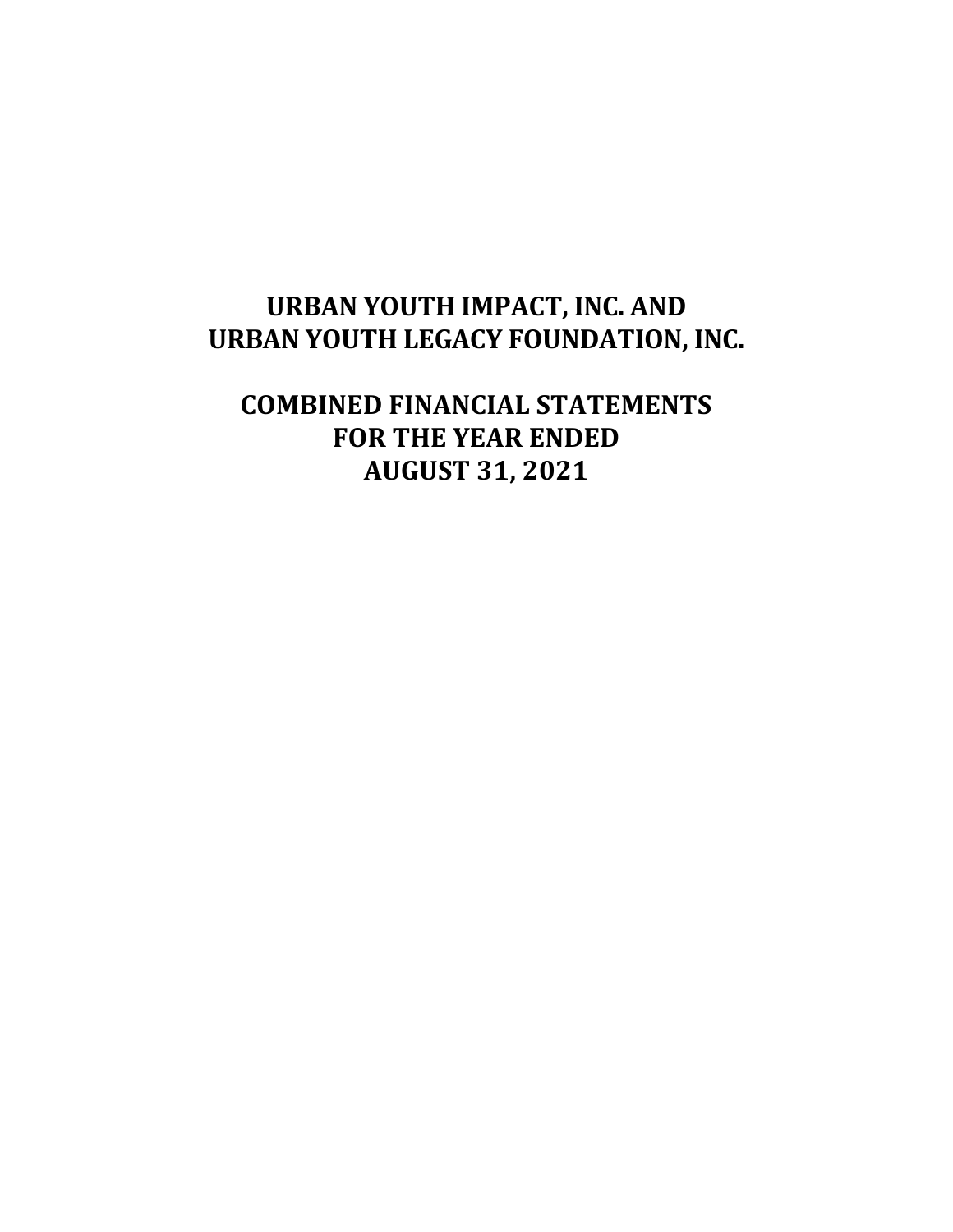### **URBAN YOUTH IMPACT, INC. TABLE OF CONTENTS**

## Page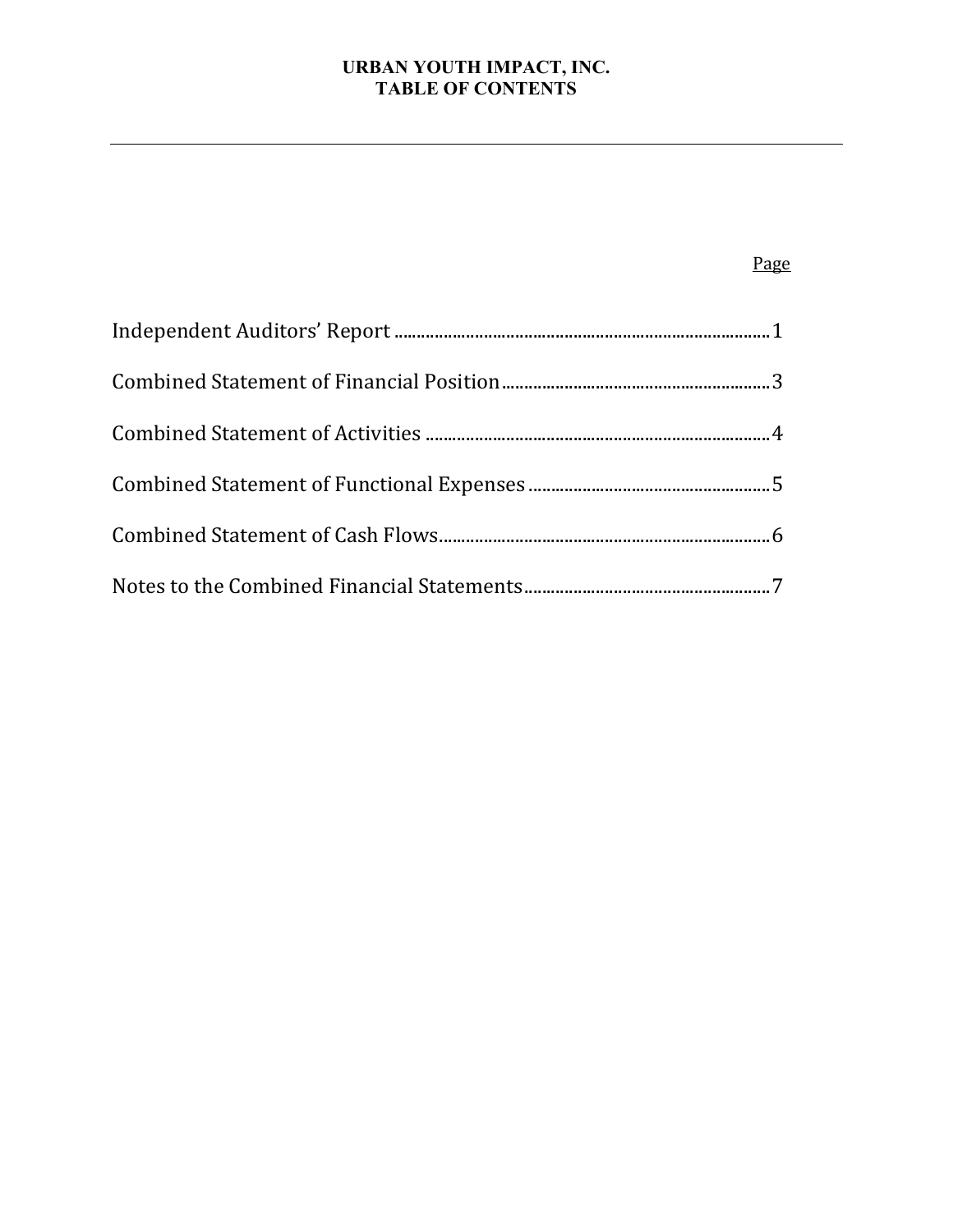GARY B. SELLARI, CPA\*/PFS, MSM SCOTT A. STEIN, CPA\*\*\* SUZI J. RAPP, CPA\*, MAC B. CHARLES SELLARI, CPA\*, MTAX J. RONALD ANDERSON, CPA\*\*/ABV TOM KEYS, CPA\*, CGMA

VICTORIA BOLSKAR, CPA\*\*\*\*, LTD DUSTAN J. BROWN, CPA\*\*\*\*\*<br>MARY L. CONTESSA, CPA\*, PA<br>STEVE A. GOINDOO, CPA\*\*\*/PFS, MTAX, CFP®<br>SHARON HOWARD, CPA, CMA, MST\*\*\*\*\*\*\*\* CANDACE ANTEZANA KLOTZBIER, CPA\* CHRISTINE M. MCKENNA, CPA\* ROBERT REYNOLDS, CPA\*\*\*\* JAMIE M. RUSSO, CPA\* JANET SCALZITTI, CPA\*\*\*\*\*\*\* APRIL M. SINNOTT, CPA\* ARTHUR J. SINNOTT, CPA\*\*\*

BARBARA AHEARN-DUNN, EA KELLY BEACH, EA JACQUELINE CARTIER, EA ANTHONY J. SELLARI, EA



**Certified Public Accountants and Consultants** 580 Village Boulevard, Suite 110 West Palm Beach, FL 33409 Phone: (561) 686-1110 Fax: (561) 686-1330 Toll Free: 1-888-686-1115 info@dbmscpa.com

#### INDEPENDENT AUDITOR'S REPORT

To the Board of Directors of Urban Youth Impact, Inc. West Palm Beach, FL

We have audited the accompanying combined financial statements of Urban Youth Impact, Inc. (a nonprofit organization) and Urban Youth Legacy Foundation, Inc., which comprise the combined statement of financial position as of August 31, 2021 and the related combined statements of activities, and cash flows for the year then ended, and the related notes to the financial statements.

#### **Management's Responsibility for the Financial Statements**

Management is responsible for the preparation and fair presentation of these financial statements in accordance with accounting principles generally accepted in the United States of America; this includes the design, implementation, and maintenance of internal control relevant to the preparation and fair presentation of financial statements that are free from material misstatement, whether due to fraud or error.

#### **Auditor's Responsibility**

Our responsibility is to express an opinion on these financial statements based on our audit. We conducted our audit in accordance with auditing standards generally accepted in the United States of America. Those standards require that we plan and perform the audit to obtain reasonable assurance about whether the financial statements are free from material misstatement.

An audit involves performing procedures to obtain audit evidence about the amounts and disclosures in the financial statements. The procedures selected depend on the auditor's judgment, including the assessment of the risks of material misstatement of the financial statements, whether due to fraud or error. In making those risk assessments, the auditor considers internal control relevant to the entity's preparation and fair presentation of the financial statements in order to design audit procedures that are appropriate in the circumstances, but not for the purpose of expressing an opinion on the effectiveness of the entity's internal control. Accordingly, we express no such opinion. An audit also includes evaluating the appropriateness of accounting policies used and the reasonableness of significant accounting estimates made by management, as well as evaluating the overall presentation of the financial statements.

MEMBERS

AMERICAN INSTITUTE OF CERTIFIED PUBLIC ACCOUNTANTS

FLORIDA INSTITUTE OF CERTIFIED PUBLIC ACCOUNTANTS

WILBUR F. DIVINE, III, CPA (1896-1964) WILBUR F. DIVINE, IV, CPA (1925-1989) JAMES A. BLALOCK, CPA (1914-1996) G. MICHAEL MARTIN, CPA (1945-2014)

\*REGULATED BY THE STATE OF FL \*\*REGULATED BY THE STATE OF FL AND THE STATE OF TN<br>\*\*\*REGULATED BY THE STATE OF FL\*<br>AND THE STATE OF NY<br>\*\*\*\*REGULATED BY THE STATE OF WI\* \*\*\*\*\*REGULATED BY THE STATE OF FL AND THE STATE OF NJ \*\*\*\*\*\*REGULATED BY THE STATE OF NJ \*\*\*\*\*\*\*REGULATED BY THE STATE OF NY \*\*\*\*\*\*\*\*REGULATED BY THE STATE OF FL AND THE STATE OF NC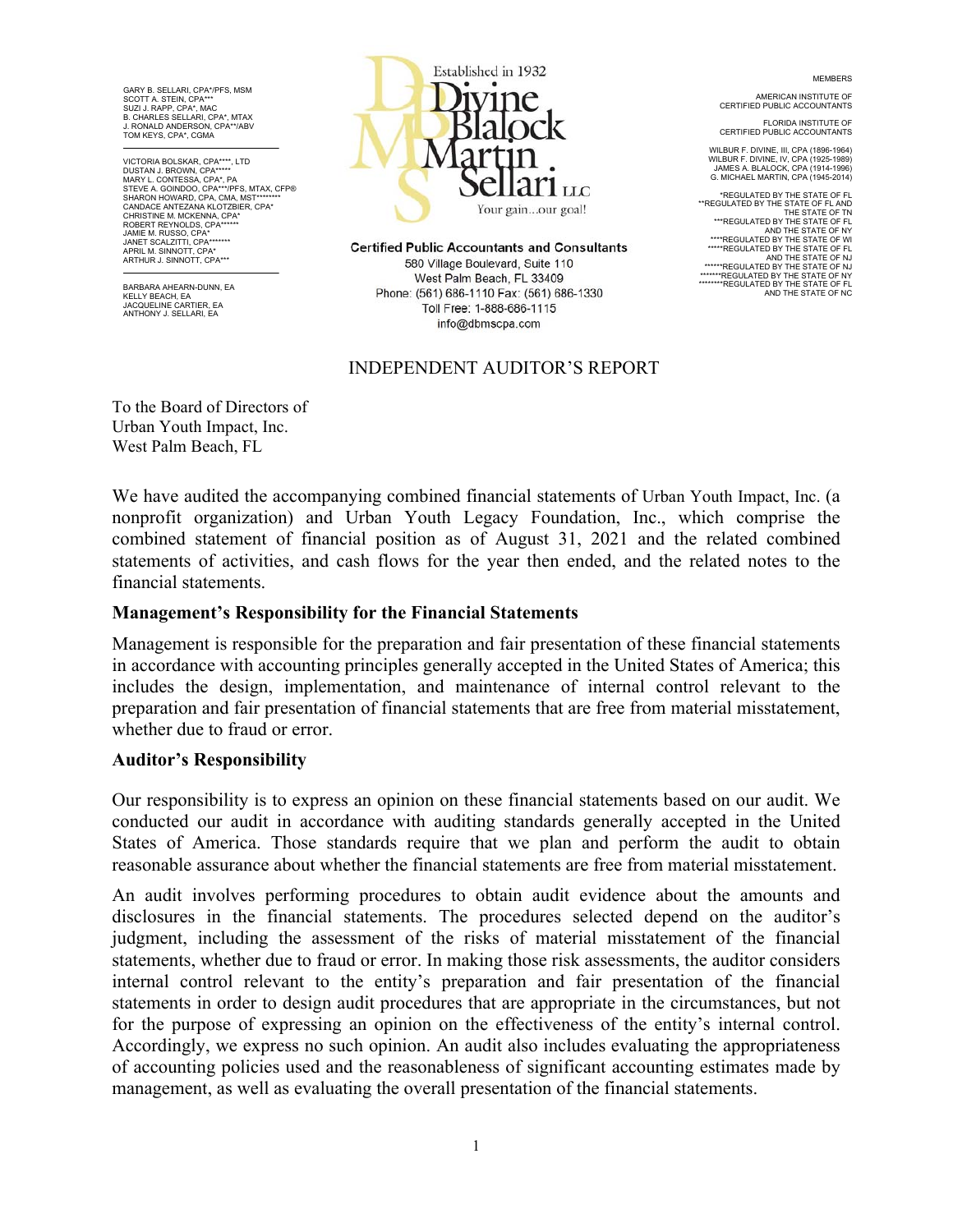We believe that the audit evidence we have obtained is sufficient and appropriate to provide a basis for our audit opinion.

#### **Opinion**

In our opinion the combined financial statements referred to above present fairly, in all material respects, the combined financial position of Urban Youth Impact, Inc. and Urban Youth Legacy Foundation, Inc. as of August 31, 2021, and the changes in its net assets and its cash flows for the year then ended in accordance with accounting principles generally accepted in the United States of America.

# *Divine, Blalock, Martin & Sellari, LLC*

**DIVINE, BLALOCK, MARTIN & SELLARI, LLC** 

**West Palm Beach, Florida March 9, 2022**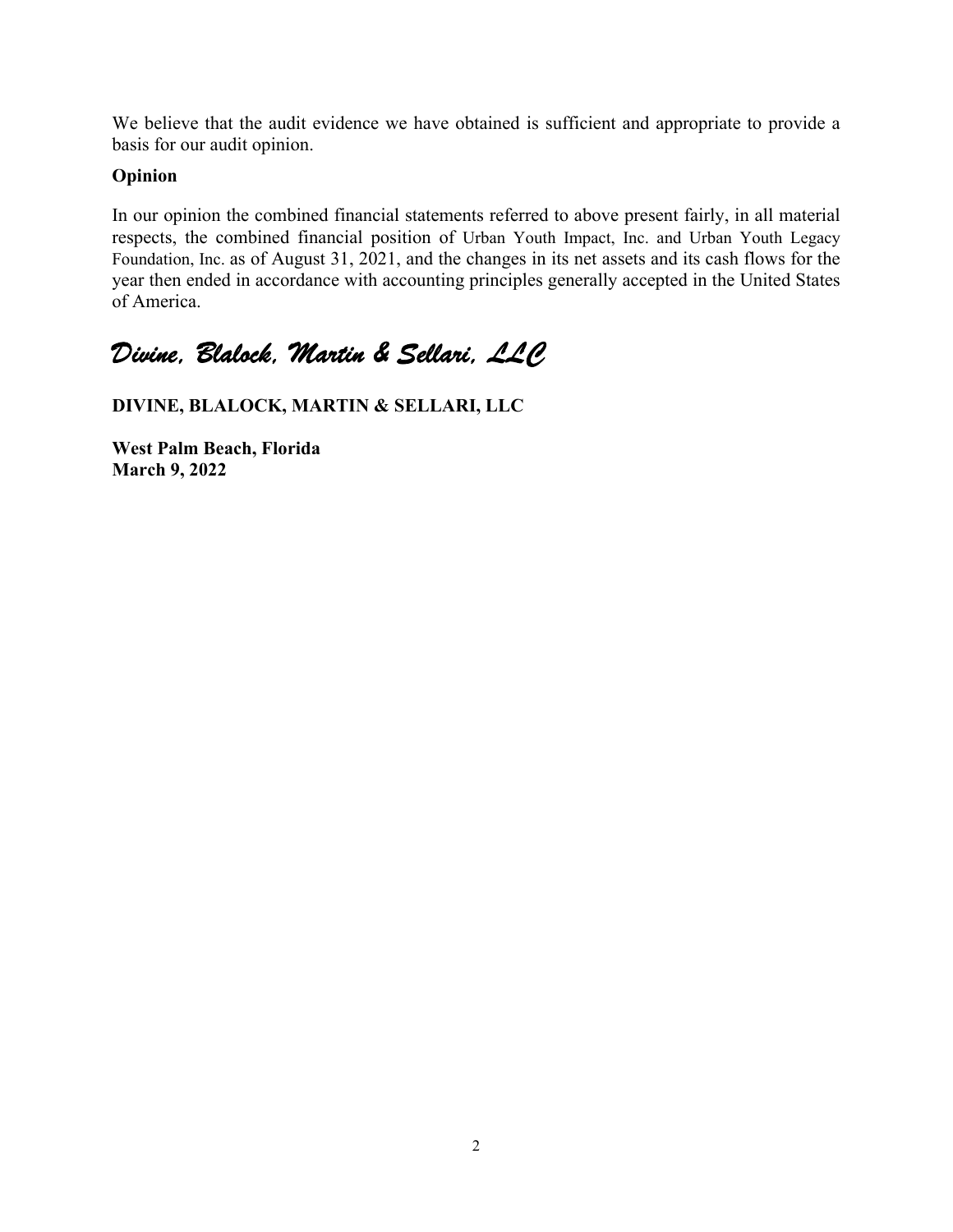# **COMBINED STATEMENT OF FINANCIAL POSITION AUGUST 31, 2021 URBAN YOUTH IMPACT, INC.**

# **Assets**

| Cash and cash equivalents               | \$ | 769,814   |
|-----------------------------------------|----|-----------|
| Unconditional promise to give, current  |    | 108,788   |
| Prepaid expenses and other assets       |    | 4,718     |
| <b>Total Current Assets</b>             |    | 883,320   |
| Unconditional promise to give, net      |    | 150,000   |
| Property and equipment, net             |    | 6,769,891 |
| <b>Total Assets</b>                     | S. | 7,803,211 |
| <b>Liabilities and Net Assets</b>       |    |           |
| Accounts payable                        | \$ | 84,675    |
| Accrued expenses                        |    | 248,239   |
| Line of credit                          |    | 150,000   |
| Current portion of long-term debt       |    | 3,077     |
| <b>Total Current Liabilities</b>        |    | 485,991   |
| Long-term debt, net                     |    | 19,271    |
| <b>Total Liabilities</b>                |    | 505,262   |
| <b>Net Assets</b>                       |    |           |
| Without donor restrictions              |    | 6,480,681 |
| With donor restrictions                 |    | 817,268   |
| <b>Total Liabilities and Net Assets</b> | \$ | 7,803,211 |

*The accompanying notes are an integral part of these financial statements.*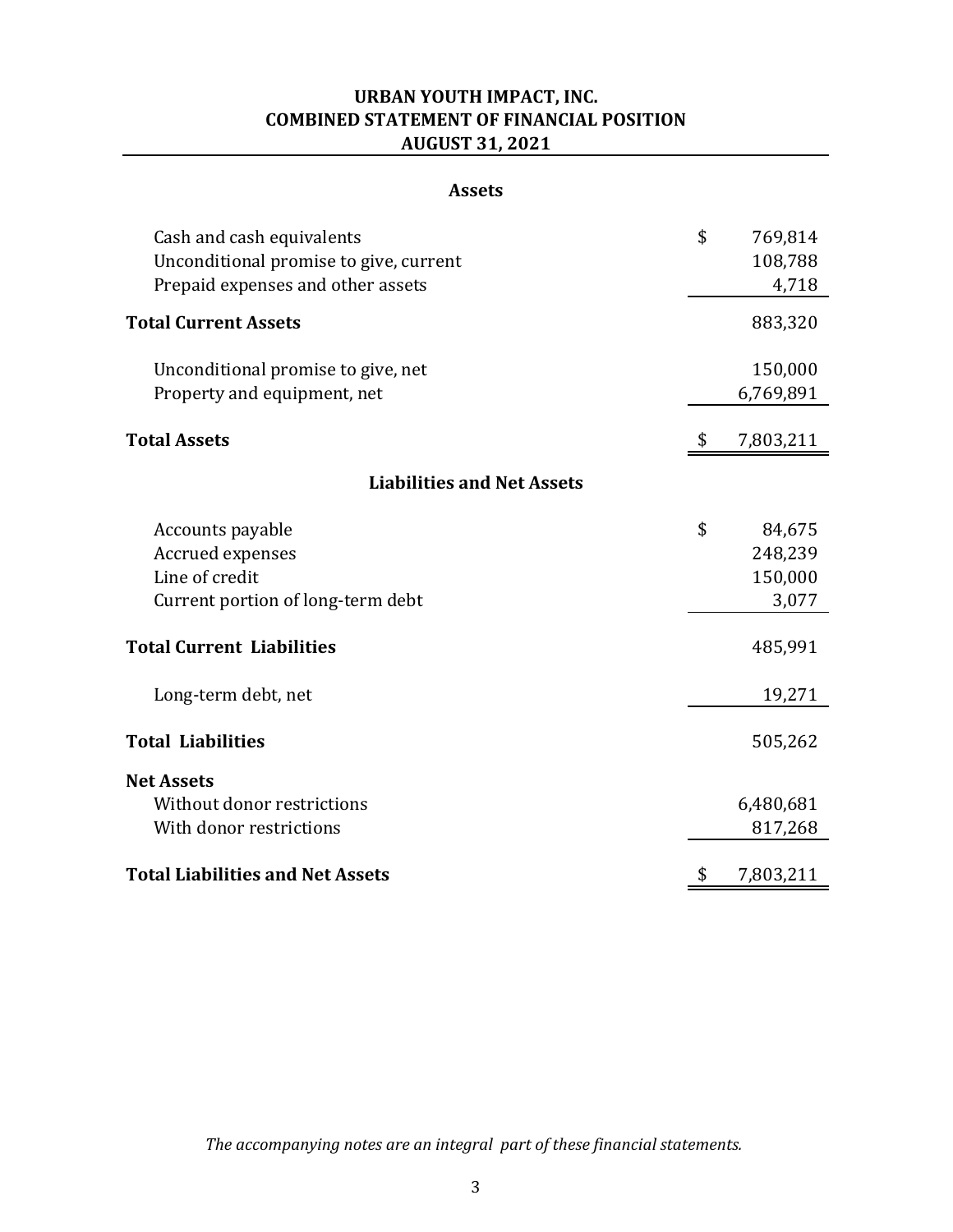## **URBAN YOUTH IMPACT, INC. FOR THE YEAR ENDED AUGUST 31, 2021 COMBINED STATEMENT OF ACTIVITIES**

|                                      | <b>Without Donor</b><br><b>Restrictions</b> |           | <b>With Donor</b><br><b>Restrictions</b> |             |    | <b>Total</b> |
|--------------------------------------|---------------------------------------------|-----------|------------------------------------------|-------------|----|--------------|
| <b>Revenues</b>                      |                                             |           |                                          |             |    |              |
| Contributions                        | \$                                          | 477,475   | \$                                       | 930,997     | \$ | 1,408,472    |
| Grants & foundations                 |                                             | 1,344,990 |                                          |             |    | 1,344,990    |
| Special events, net                  |                                             | 216,669   |                                          |             |    | 216,669      |
| Other income                         |                                             | 42,477    |                                          |             |    | 42,477       |
| Forgiveness of PPP loan              |                                             | 332,293   |                                          |             |    | 332,293      |
| Net assets released from restriction |                                             | 1,536,550 |                                          | (1,536,550) |    |              |
| <b>Total Revenues</b>                |                                             | 3,950,454 |                                          | (605, 553)  |    | 3,344,901    |
| <b>Expenses</b>                      |                                             |           |                                          |             |    |              |
| Program services                     |                                             | 2,819,328 |                                          |             |    | 2,819,328    |
| Management and general               |                                             | 151,452   |                                          |             |    | 151,452      |
| Fundraising                          |                                             | 278,544   |                                          |             |    | 278,544      |
| <b>Total Expenses</b>                |                                             | 3,249,324 |                                          |             |    | 3,249,324    |
| <b>Change in Net Assets</b>          |                                             | 701,130   |                                          | (605, 553)  |    | 95,577       |
| Net Assets, beginning of period      |                                             | 5,779,551 |                                          | 1,422,821   |    | 7,202,372    |
| Net Assets, end of period            |                                             | 6,480,681 | \$                                       | 817,268     | S  | 7,297,949    |

*The accompanying notes are an integral part of these financial statements*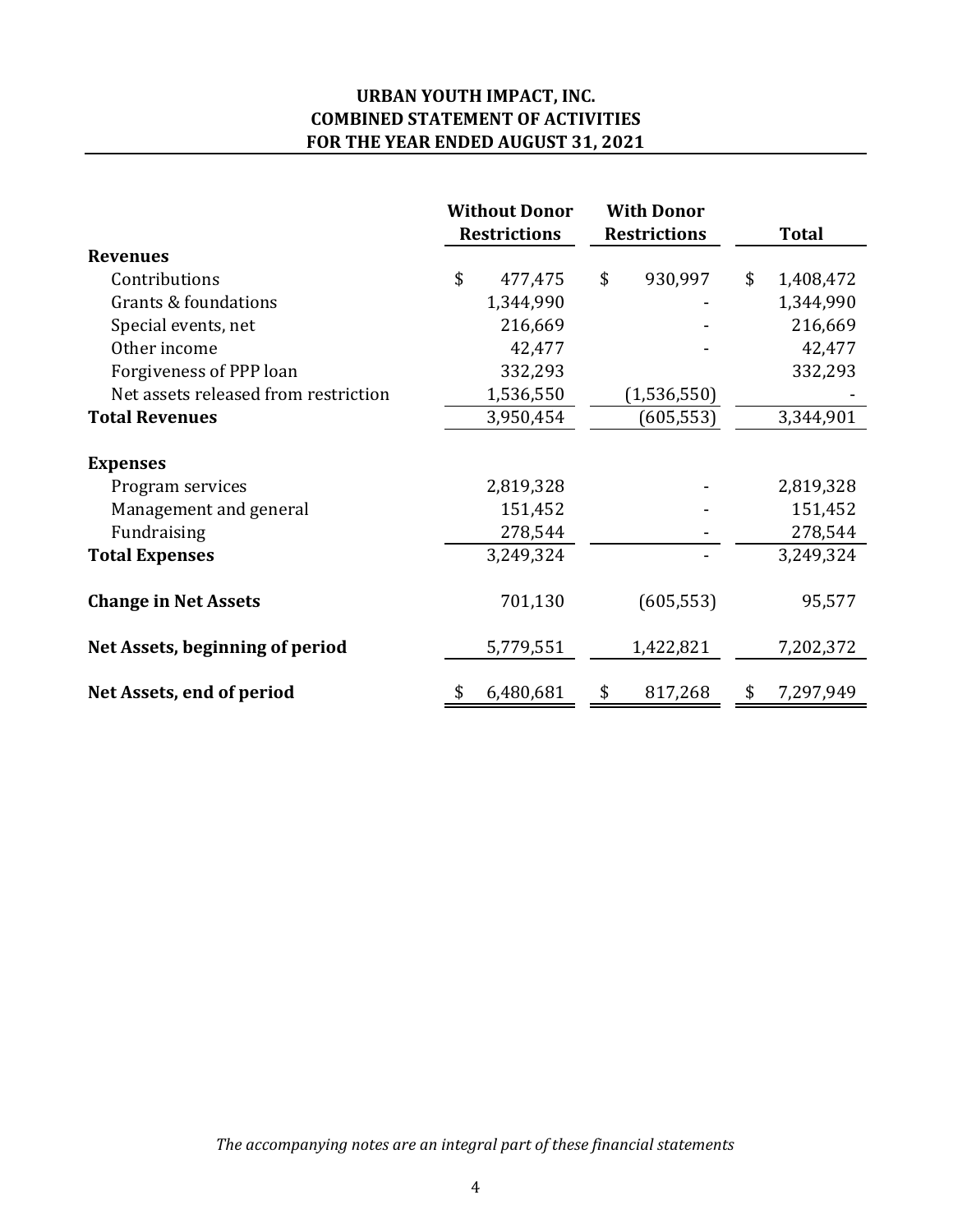#### **URBAN YOUTH IMPACT, INC. COMBINED STATEMENT OF FUNCTIONAL EXPENSES FOR THE YEAR ENDED AUGUST 31, 2021**

|                                                   | Program<br><b>Expenses</b> | <b>Management &amp;</b><br>General | <b>Fundraising</b> |    | <b>Total</b> |
|---------------------------------------------------|----------------------------|------------------------------------|--------------------|----|--------------|
|                                                   | \$<br>2,743                | \$<br>170                          | \$<br>73           | \$ | 2,986        |
| Advertising & promotion<br>Travel & transportaion | 14,117                     | 2,127                              | 3,094              |    | 19,338       |
| Repairs & maintenance                             | 32,076                     | 4,833                              | 7,030              |    | 43,939       |
| <b>Bank</b> fees                                  | 12,889                     | 1,942                              | 2,825              |    | 17,656       |
| Events                                            | 57,188                     | 21                                 | 9                  |    | 57,218       |
| Supplies                                          | 108,014                    | 4,877                              | 2,090              |    | 114,981      |
| Meals & entertainment                             | 63,408                     | 671                                | 287                |    | 64,366       |
| Dues & subscriptions                              | 46,321                     | 3,444                              | 1,475              |    | 51,240       |
| Field trip                                        | 14,760                     |                                    |                    |    | 14,760       |
|                                                   | 12,232                     | 1,843                              | 2,681              |    | 16,756       |
| Legal & accounting                                | 43,931                     |                                    | 1,464              |    | 48,812       |
| Printing & postage<br>Professional services       | 5,649                      | 3,417                              |                    |    |              |
|                                                   |                            |                                    |                    |    | 5,649        |
| Insurance                                         | 64,818                     | 9,767                              | 14,207             |    | 88,792       |
| Interest                                          | 2,367                      | 357                                | 519                |    | 3,243        |
| Cultivation & stewardship                         | 6,593                      | 513                                | 220                |    | 7,326        |
| Curriculum                                        | 12,490                     |                                    |                    |    | 12,490       |
| Contract labor/consulting                         | 9,104                      | 709                                | 303                |    | 10,116       |
| License, taxes & permits                          | 12,899                     | 834                                | 1,213              |    | 14,946       |
| Rent                                              | 6,911                      |                                    |                    |    | 6,911        |
| Service contracts                                 | 19,172                     | 1,491                              | 639                |    | 21,302       |
| Scholarship                                       | 152                        |                                    |                    |    | 152          |
| Software                                          | 18,017                     | 886                                | 380                |    | 19,283       |
| Telephone                                         | 11,943                     | 1,800                              | 2,618              |    | 16,361       |
| Training & education                              | 35,797                     | 611                                | 262                |    | 36,670       |
| Utilities                                         | 48,769                     | 7,349                              | 10,689             |    | 66,807       |
| Volunteer program                                 | 1,660                      | 129                                | 55                 |    | 1,844        |
| Youth wages                                       | 20,751                     |                                    |                    |    | 20,751       |
| Depreciation                                      | 156,086                    | 29,731                             |                    |    | 185,817      |
| Donations & benevolence                           | 5,779                      | 1,624                              | 2,363              |    | 9,766        |
| Wages & salaries-supporting                       | 1,022,262                  | 58,962                             | 183,955            |    | 1,265,179    |
| Wages & salaries-direct                           | 599,221                    |                                    |                    |    | 599,221      |
| Payroll taxes & benefits                          | 351,209                    | 13,344                             | 40,093             |    | 404,646      |
| <b>Total</b>                                      | \$<br>2,819,328            | \$<br>151,452                      | \$<br>278,544      | \$ | 3,249,324    |

*The accompanying notes are an integral part of these financial statements*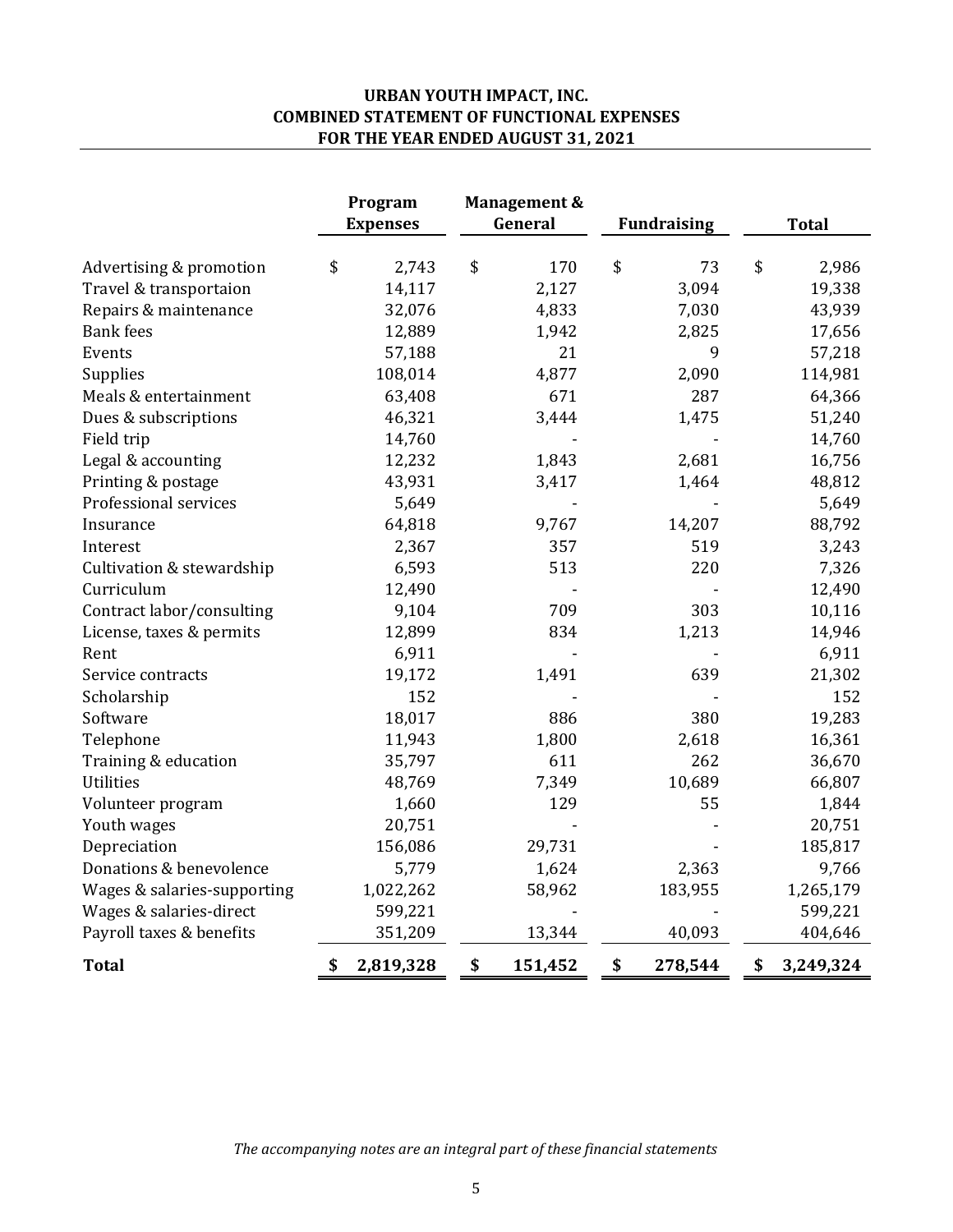# **URBAN YOUTH IMPACT, INC. COMBINED STATEMENT OF CASH FLOWS FOR THE YEAR ENDED AUGUST 31, 2021**

| <b>Cash Flows from Operating Activities:</b>           |              |             |
|--------------------------------------------------------|--------------|-------------|
| Change in net assets                                   | $\mathbb{S}$ | 95,577      |
| Adjustment to reconcile increase in net assets to net  |              |             |
| cash provided by operating activities:                 |              |             |
| Depreciation                                           |              | 185,817     |
| PPP loan forgiveness                                   |              | (332, 293)  |
| Gain on disposal of property and equipment             |              | (3,461)     |
| (Increase) decrease in:                                |              |             |
| Accounts receivable                                    |              | (51,683)    |
| Prepaid expense                                        |              | 4,837       |
| Increase (decrease) in:                                |              |             |
| Accounts payable                                       |              | 39,590      |
| Accrued expenses                                       |              | 159,785     |
| <b>Net Cash Provided by Operating Activities:</b>      |              | 98,169      |
| <b>Net Cash Used in Investing Activities:</b>          |              |             |
| Purchases of property and equipment                    |              | (1,011,704) |
| <b>Net Cash Provided by Financing Activities:</b>      |              |             |
| Payments on long-term debt                             |              | (3,669)     |
| Proceeds on long-term debt                             |              | 26,017      |
| Advance on line of credit                              |              | 150,000     |
| <b>Net Cash Provided by Financing Activities:</b>      |              | 172,348     |
| <b>Net Decrease in Cash and Cash Equivalents</b>       |              | (741, 187)  |
| <b>Cash and Cash Equivalents - beginning of period</b> |              | 1,511,001   |
| <b>Cash and Cash Equivalents - end of period</b>       | <sup>2</sup> | 769,814     |
| <b>Additional Supplemental Information</b>             |              |             |
| Interest paid                                          | \$           | 3,243       |

*The accompanying notes are an integral part of these financial statements*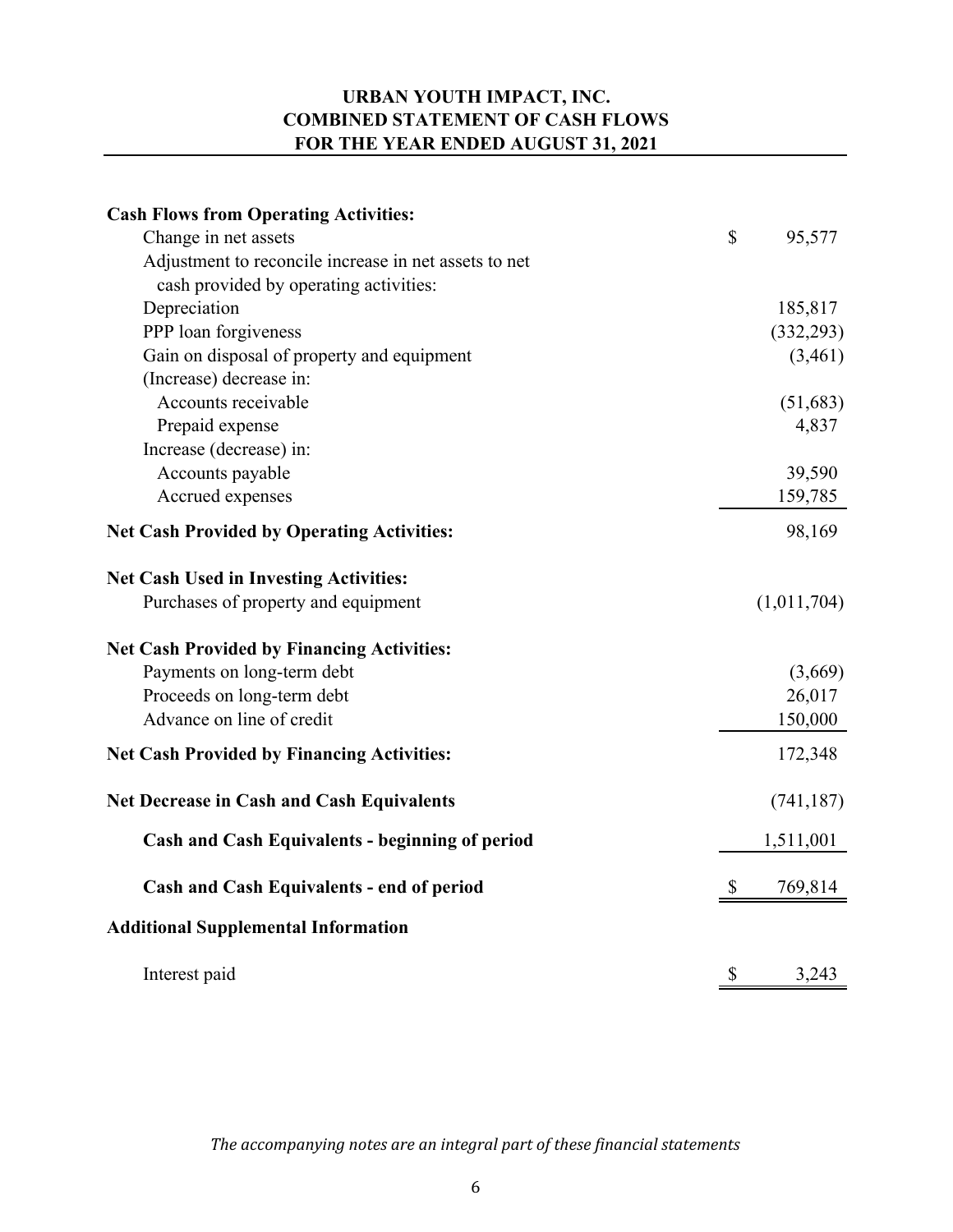# **NOTE A ‐ SIGNIFICANT ACCOUNTING POLICIES**

## *Nature of activities*

The Urban Youth Impact, Inc. (the "Organization"), located in the West Palm Beach, Florida, is a not-for-profit organization exempt from income taxes under Section 501(c)(3) of the Internal Revenue Code. The Organization has been classified as a publicly supported organization that is not a private foundation under Section 509(a) of the code. The Organization was established in 1998 for the purpose of reaching out to inner city youth with the love of Christ; equipping and empowering them to grow as a whole person so that they may have a positive impact on their community.

In August 2021, the Urban Youth Legacy Foundation, Inc. (the "Foundation") was created. The Foundation was specifically established to promote and support the mission, goals and activities of the Organization. The Organization and Foundation (combined hereinafter referred to as "Organization") are presented in these financials on a combined basis.

## *Basis of accounting*

The Organization's combined financial statements are prepared on the accrual basis of accounting and in accordance with the provisions of Financial Accounting Standards Board (FASB) Accounting Standards Codification (ASC) Topic 958, Not-for-Profit Entities.

#### *Basis of presentation*

Net assets and revenue, expenses, gains and losses are classified as net assets with donor restrictions and net assets without donor restrictions based on the existence or absence, respectively, of donor-imposed restrictions. Accordingly, net assets of the Organization and changes therein are classified as follows:

**Net assets without donor restrictions** – Net assets available for the support of the Organization's operations. The net assets without donor restrictions may be used at the discretion of the Organization's management and the Board of Directors.

**Net assets with donor restrictions** – Net assets subject to donor-imposed stipulations that may or will be met either by actions of the Organization or the passage of time and Net assets subject to donor-imposed stipulations to be maintained permanently by the Organization. Generally, the donors of these assets permit the Organization to use all or part of the earnings on related investments for general or specific purposes.

The amounts for each class of net assets are required to be displayed in a statement of financial position and the amount of the change in each class of net assets are required to be displayed in a statement of activities.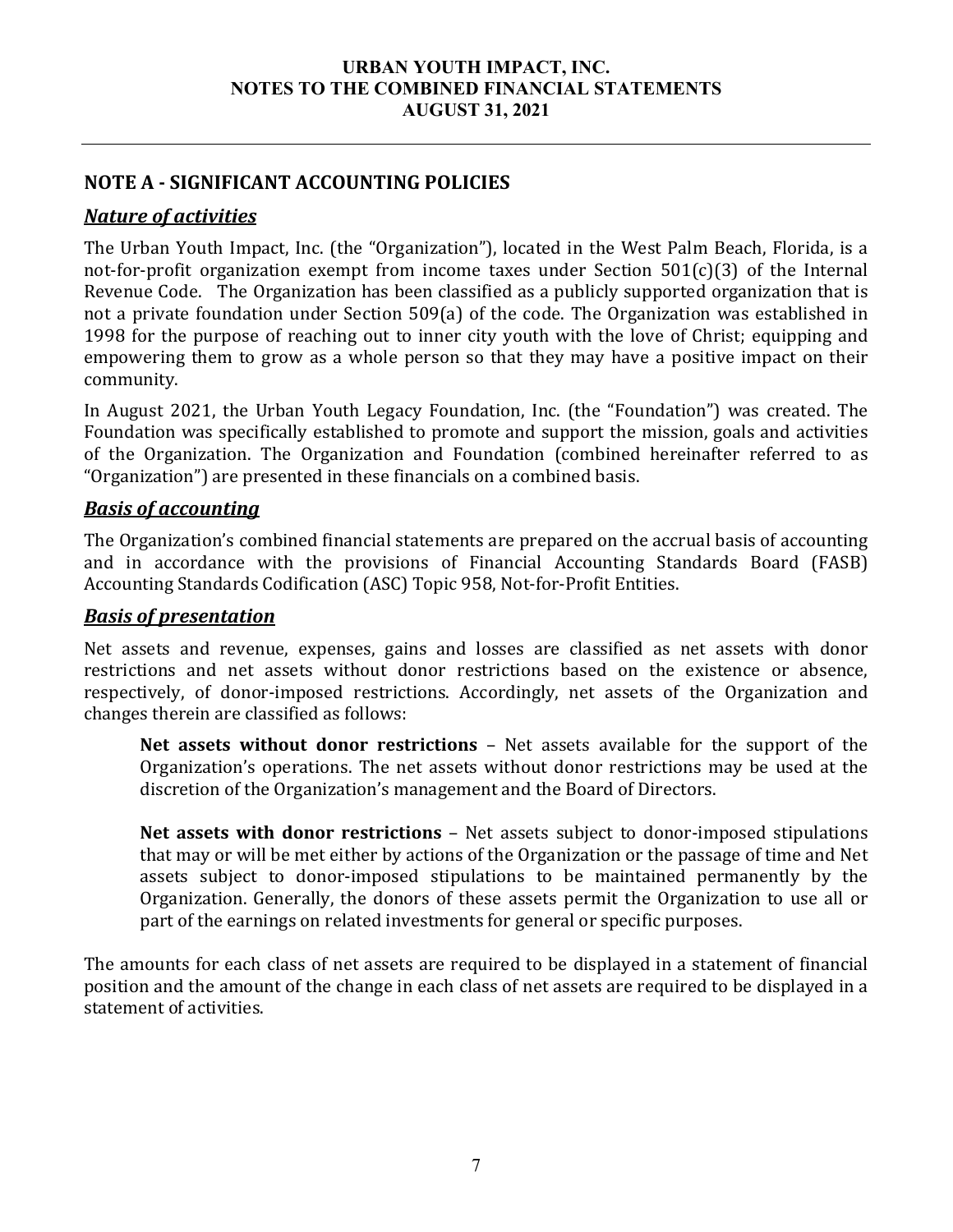# **NOTE A ‐ SIGNIFICANT ACCOUNTING POLICIES (CONTINUED)**

# *Principles of Combination*

The combined financial statements of the Organization are comprised of Urban Youth Impact, Inc. and the Urban Youth Legacy Foundation, Inc. The accounts of the Organization and the Foundation are under common control of the Organization's Board of Directors. All inter-organizational balances and significant transactions have been eliminated.

## *Cash and cash equivalents*

Bank deposit accounts are maintained at high credit-facility financial institutions. The Organization considers all demand deposit accounts and liquid investments available for current use with an initial maturity three months or less to be cash equivalents. Money market funds held by the custodian of the mutual funds are considered cash equivalents.

# *Contributions*

The Organization recognizes contributions, including promises to give without donor restrictions, as revenue in the period received, at their fair value. Contributions are reported as changes in net assets with or without donor restrictions depending on the existence or absence of donor stipulations that limit the use of the support. The Organization reports gifts of cash and other assets as assets with donor restrictions if they are received with donor stipulations that limit the use of the donated assets. When a donor restriction expires, that is, when a stipulated time restriction ends or purpose restriction is accomplished, net assets with donor restrictions are reclassified to net assets without donor restrictions and reported in the statement of activities as net assets released from restrictions. Management believes that the Organization will ultimately collect the entire balance due, therefore no collection allowance has been made for promises to give.

# *Grants receivable*

Grants receivable represent allowable expenditures, which have not yet been reimbursed by the grantor agency. Management believes that the Organization will ultimately collect the entire balance due, therefore no collection allowance has been made for these receivables.

# *Property and equipment*

Property and equipment acquisitions of \$1,500 or more are capitalized while lesser amounts are expensed. Property items received as gifts are recorded at their estimated market value as of the date of the gift. Depreciation of property and equipment is calculated on the straight-line method over the estimated useful lives, as follows:

| Buildings and improvements         | 19-40 years  |
|------------------------------------|--------------|
| Furniture, fixtures, and equipment | $5-10$ years |
| Computer equipment                 | 3-5 years    |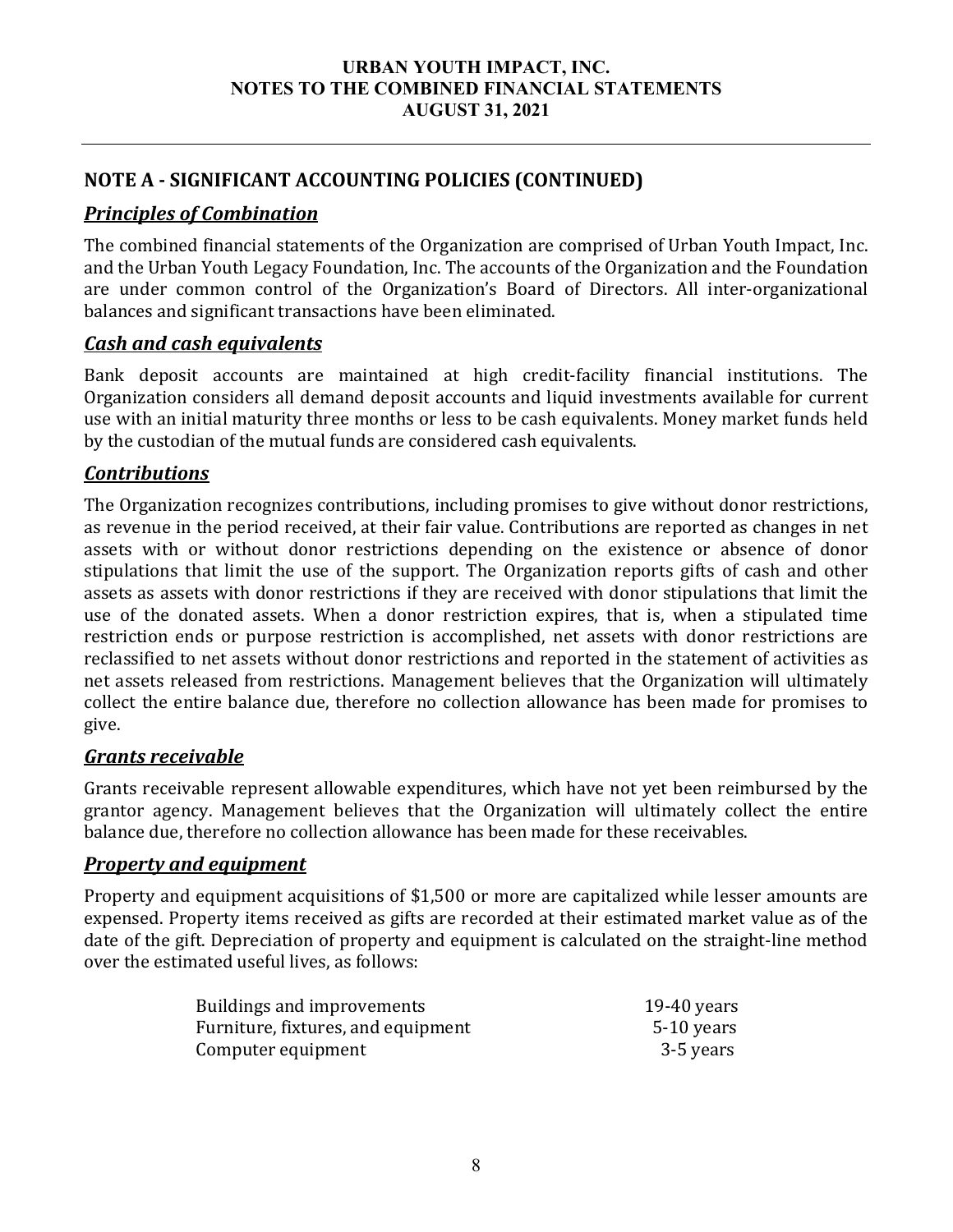# **NOTE A ‐ SIGNIFICANT ACCOUNTING POLICIES (CONTINUED)**

### *Income taxes*

The Organization qualifies as a tax-exempt organization other than a private foundation, under Section 501(c) (3) of the Internal Revenue Code and therefore, has no provision for federal income taxes. The Organization qualifies as a public charity under the Internal Revenue Code.

The Organization files required income tax returns in the U.S. federal jurisdiction. With few exceptions, the Organization is no longer subject to U.S. federal income tax examinations by tax authorities for years before 2017. The Organization has concluded no material uncertain tax positions have been taken on any open tax returns. For the current year the Organization believes all tax positions are fully supportable by existing Federal law and related interpretations and there are no uncertain tax positions to consider.

# *Concentrations of credit risk*

The Organization maintains its cash in high quality financial institutions and at times may exceed the federal deposit insurance limits. The Organization has not experienced any losses in such accounts and does not believe its cash accounts are exposed to any significant credit risk. At August 31, 2021, the deposits with financial institutions exceeded federal deposit insurance by \$331,822.

#### *Special events, net*

The Organization conducts special events for the purpose of raising money for operations and for the child care building. The Organization had special event revenues of \$276,557 less related expenses of \$59,888 for the period ended August 31, 2021.

# *Use of estimates*

The preparation of financial statements in conformity with generally accepted accounting principles requires management to make certain estimates and assumptions that affect the reported amounts of assets and liabilities and disclosure of contingent assets and liabilities at the date of the financial statements and the reported amounts of revenues and expenses during the reporting period. The use of estimates include, but are not limited to, amounts earned in the reporting period under grant contracts, the estimated value of in-kind services, the allocation of expenses among program and support categories, and useful lives of depreciable assets. Actual results could differ from those estimates.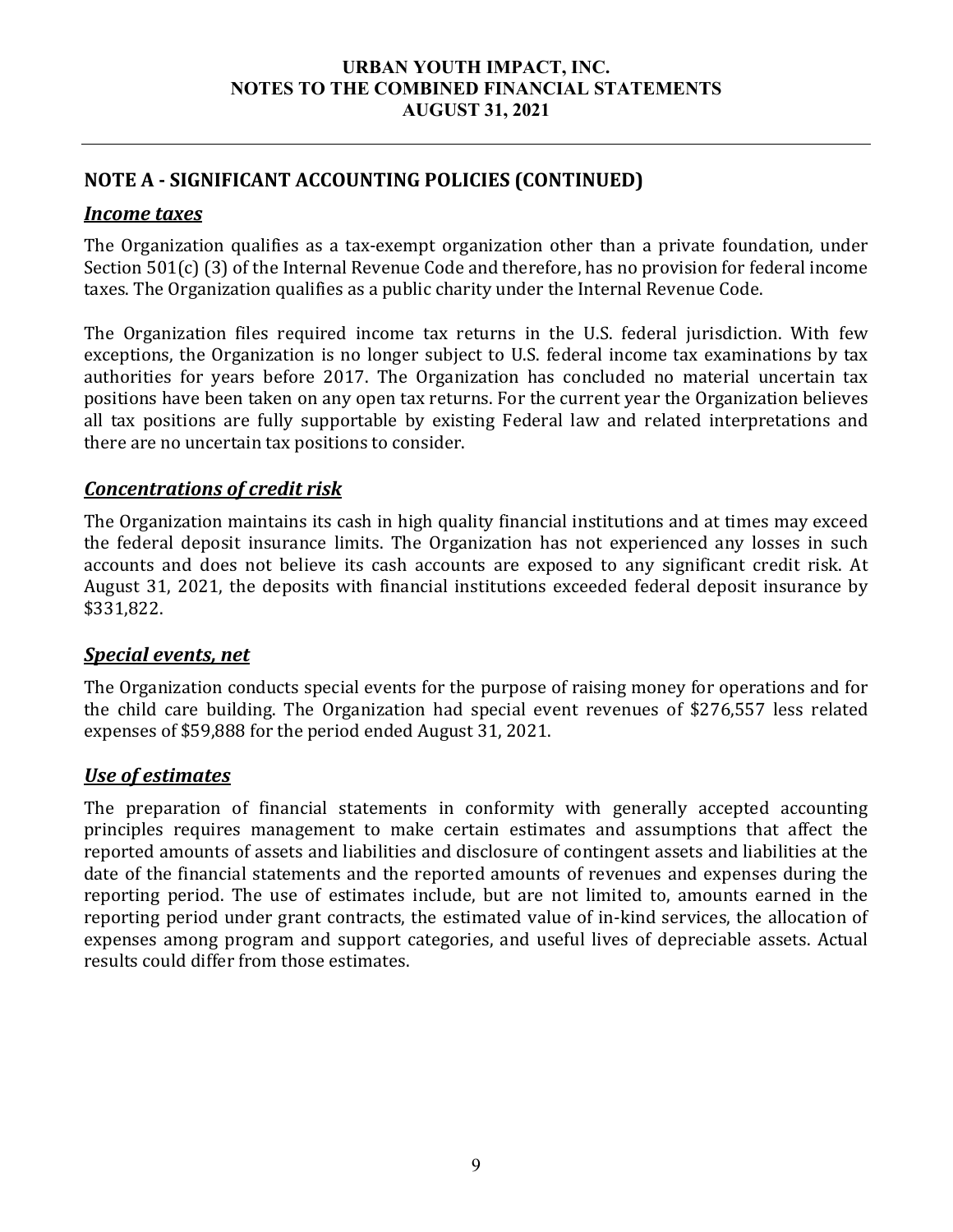# **NOTE A ‐ SIGNIFICANT ACCOUNTING POLICIES (CONTINUED)**

# *Functional expenses*

The Organization allocates its expenses on a functional basis among its programs and supporting services. Expenses that can be identified with a specific program and supporting service are allocated directly according to their natural expenditure classification in the statement of activities. Other expenses that are common to several functions are allocated by various statistical bases.

## *Advertising*

The Organization uses advertising to promote its programs. Advertising costs are expensed as incurred. Advertising was \$2,986 for the period ended August 31, 2021.

## *Changes in Accounting Principles*

In June 2018, the FASB released ASU 2014-09, Revenue from Contracts with Customers, made effective for the Organization for the year ending August 31, 2021. ASU 2014-09 seeks to clarify the principles for recognizing revenue based on the transfer of promised goods or services to customers in an amount that reflects the consideration to which the entity expects to be entitled for those goods and services. The adoption of ASU 2014-09 resulted in no impact to the financial statement during the year ended August 31, 2021.

#### *Recent Accounting Pronouncements*

The FASB has issued the following accounting standards updates that may affect the Organization in future years. Management has not completed its analysis of effects, if any, of the following updates:

ASU 2016-02, Leases, will be effective for the Organization for the year ending August 31, 2022 and must be adopted using a modified retrospective method. ASU 2016-02 generally requires lessees to recognize assets and liabilities arising from leases on the statement of financial position.

ASU 2020-07, Presentation and Disclosures by Not-for-Profit Entities for Contributed Nonfinancial Assets, will be effective for the year ending August 31, 2022. ASU 2020-07 seeks to increase the transparency of contributed nonfinancial assets for not-for-profit entities through enhancements to presentation and disclosure.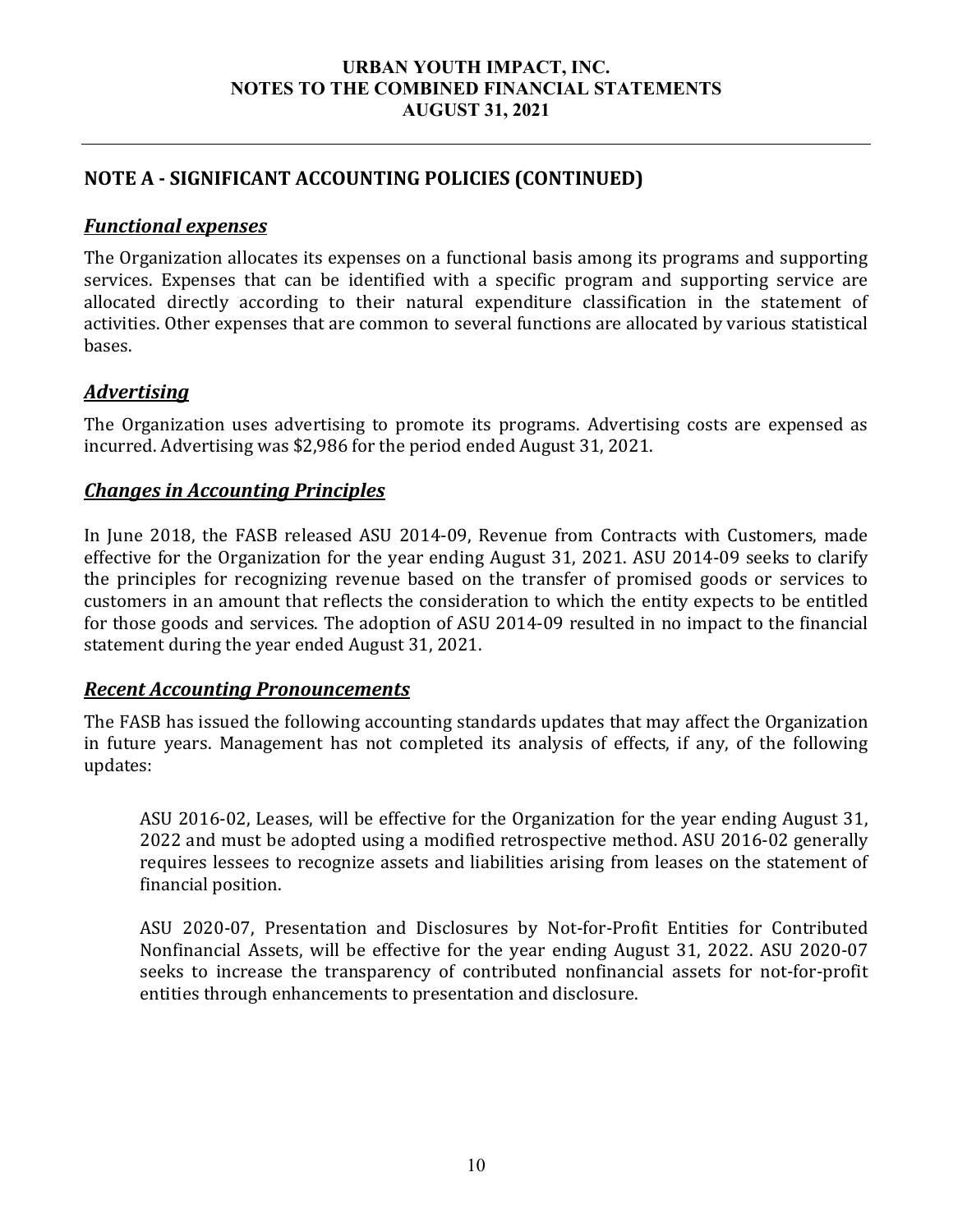## **NOTE B – PROPERTY AND EQUIPMENT**

The following is a summary of property and equipment and related accumulated depreciation as of August 31, 2021:

| Building and improvements         | \$<br>5,329,754 |
|-----------------------------------|-----------------|
| Land                              | 1,651,366       |
| Furniture, fixtures and equipment | 317,499         |
| Autos and trucks                  | 183,459         |
| Construction in progress          | 947,341         |
| Less: accumulated depreciation    | (1,659,528)     |
| Property and equipment, net       | 6,769,891       |

Depreciation expense for the period ended August 31, 2021 was \$185,817**.**

# **NOTE C – LINE OF CREDIT**

On May 06, 2021, Wells Fargo Bank (the Lender) agreed to renew the revolving line of credit of \$250,000. Interest shall accrue on the unpaid balance at the greater of a floating rate equal to the Index plus 0.750%, or the Floor Rate of 5.0%. The Index is the Prime Rate set by the Lender from time to time and was 4.00% as of August 31, 2021. The line of credit will be due on May 10, 2022. The outstanding balance of this line as of August 31, 2021 was \$150,000.

#### **NOTE D – NOTE PAYABLE**

On May 3, 2020, the Organization received a loan of \$332,293 from Wells Fargo Bank under the Paycheck Protection Program ("PPP") administered by the Small Business Administration ("SBA") pursuant to the Coronavirus Air, Relief and Economic Security Act ("Cares Act"). The note payable agreement has an interest rate of 1% with monthly principal and interest payments beginning in November 2020 and maturing in May 2022. The PPP loan and accrued interest may be forgiven provided the loan proceeds are used for eligible expenditures under the Act, including payroll, benefits, rent and utilities, and the Organization meets other requirements of the Act for loan forgiveness. On June 17, 2021, the Organization received forgiveness from the SBA for the entire principal amount of \$332,293.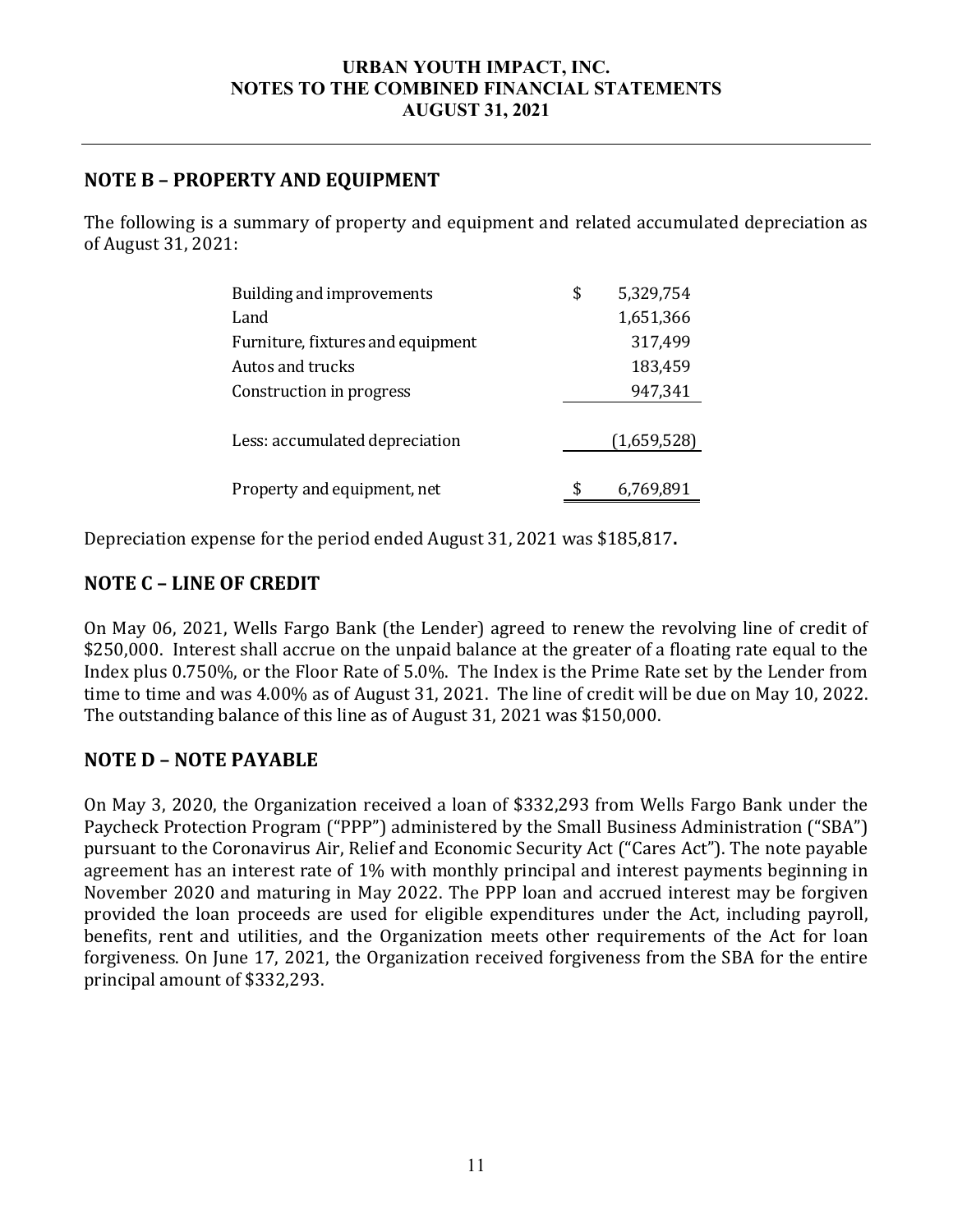### **NOTE E – NET ASSETS**

Net assets with donor restrictions include restrictions for specified purposes. For the period ended August 31, 2021, net assets were released from donor restrictions by incurring expenses satisfying the stated restrictions.

Changes in net assets with donor restrictions at August 31, 2021 and for the period then ended consisted of the following:

|                              | August 31,<br>2020   | Contributions      | Released                    | August 31,<br>2021 |
|------------------------------|----------------------|--------------------|-----------------------------|--------------------|
| Grant Funds<br>Capital Funds | 295,153<br>1,127,668 | 685,240<br>245,757 | \$ (485,781)<br>(1,050,769) | 494,612<br>322,656 |
|                              | \$1,422,821          | 930,997            | \$(1,536,550)               | 817,268            |

In August 2021, The Organization transferred \$60,000 of restricted capital funds to the Urban Youth Legacy Foundation, Inc. The Foundation has assumed oversight of the Organization's Capital campaign and all restrictions on these funds have been maintained. In addition, the Organization donated \$5,000 to the Foundation during the year ended August 31, 2021.

# **NOTE F ‐ FAIR VALUE MEASUREMENTS**

The Organization uses a three-tier hierarchy established by the FASB ASC to prioritize the assumptions, referred to as inputs, used in valuation techniques to measure fair value. The threetier hierarchy of inputs is summarized in the three broad levels listed below.

- Level 1: quoted prices in active markets for identical investments.
- Level 2: other significant observable inputs (including quoted prices for similar investments in active markets, interest rates and yield curves, prepayment speeds, credit risks, etc.)
- Level 3: significant unobservable inputs (including the Organization's own assumptions in determining the fair value of investments).